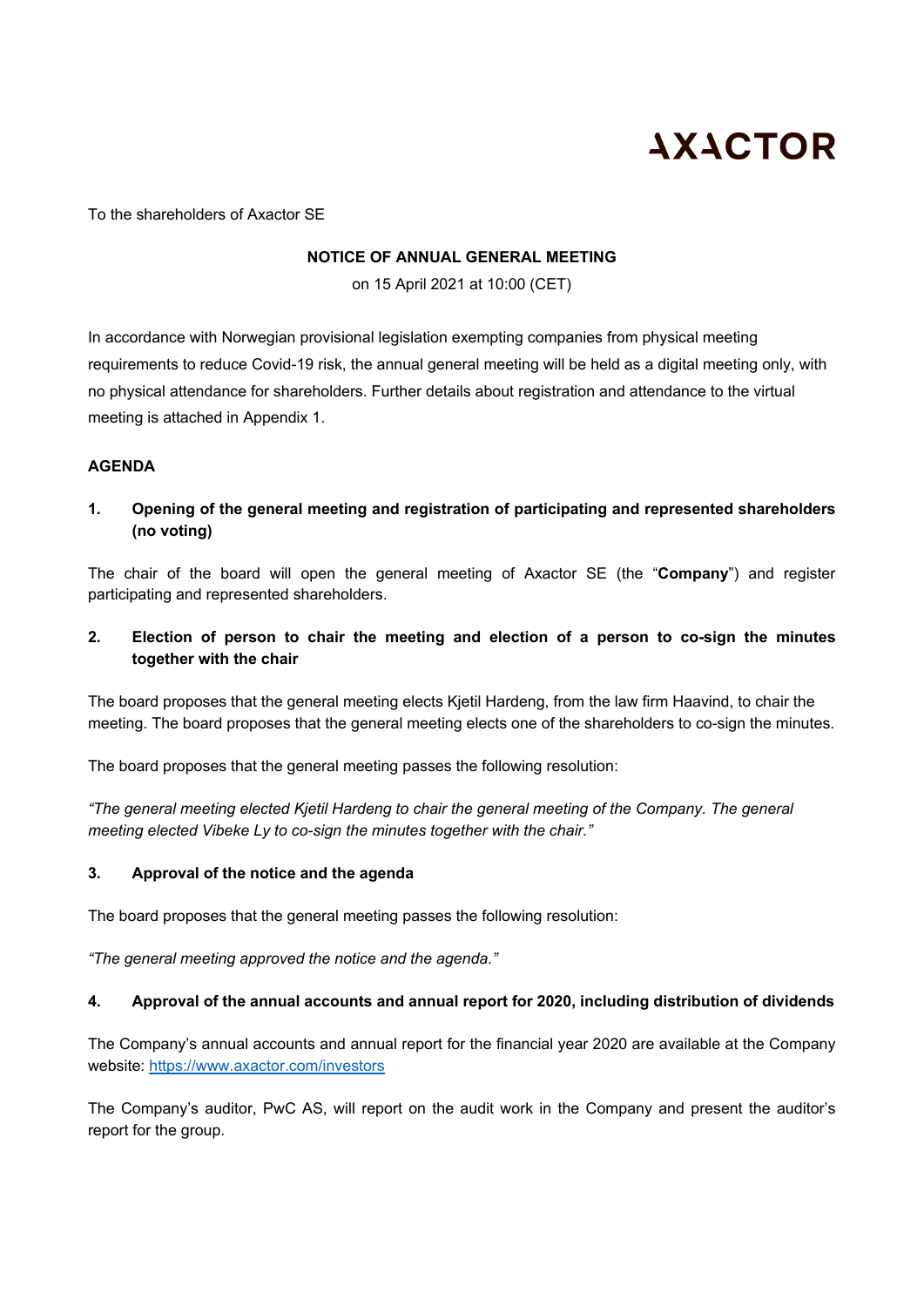The board proposes that the general meeting passes the following resolution:

*"The general meeting resolved to approve and adopt the annual accounts, directors' report and audit report for the financial year 2020, including the allocation of net profit."*

#### **5. Advisory vote related to the board's report on corporate governance**

Pursuant to section 5-6 fifth paragraph of the Norwegian Public Limited Liability Companies Act, the general meeting shall review and evaluate the board's report on corporate governance which has been prepared in accordance with section 3-3b of the Norwegian Accounting Act. The corporate governance report for 2020 is included in the Company's annual report.

The board proposes that the general meeting passes the following resolution:

 *"The general meeting endorses the Company's report on corporate governance for the financial year 2020."* 

# **6. Approval of the Company guidelines on determination of salary and other remuneration to the directors of the board, CEO and executive management pursuant to section 6-16a of the Norwegian public limited companies act**

In accordance with section 6-16a of the Norwegian Public Limited Companies Act, the board has prepared guidelines regarding the stipulation of salary and other remuneration to the Company's directors of the board, CEO and the executive management. The statement is appended to this notice as appendix 3, and available at the Company's website www.axactor.com.

Pursuant to section 5-6 fourth paragraph of the Norwegian Public Limited Liability Companies Act, the general meeting shall approve the guidelines relating to salaries and remuneration to the directors of the board, CEO and executive management. The guidelines are binding for the board in all material aspects.

The board recommends that the general meeting approves the guidelines related to remuneration salary and other remuneration to the directors of the board, CEO and executive management.

The Company will report on the remuneration to the directors of the board, CEO and executive management for the last 5 years as outlined in section 6-16b of the Norwegian public limited companies act, which entered into force 1 January 2021, in the annual general meeting 2022. The remuneration to executive management during the financial year 2020 was in accordance with adopted guidelines by the annual general meeting 1 April 2020. Remuneration agreements for executive management adopted and applied during 2020 are aligned with the interests and values of the company and support long term sustainability and growth of the business. The CEO and the Chairman of the board are authorized to give discretionary bonus for exceptional performance, but this was not given in 2020. The company's annual report for 2020 in note 8 to the consolidated financial statements provide details of the remuneration received by members of the executive management in 2020 including information regarding benefits and the company's variable pay program. Note 25 give further details about the share-based payment. Information related to remuneration for the CEO and the executive management for the previous 4 years are available in the same notes in the annual accounts for the respective years with exemption of 2016 and 2017 where the information regarding share-based payment are included in note 22 for 2016 and 23 for 2017, and information regarding executive compensation for 2016 provided in note 7 for 2016.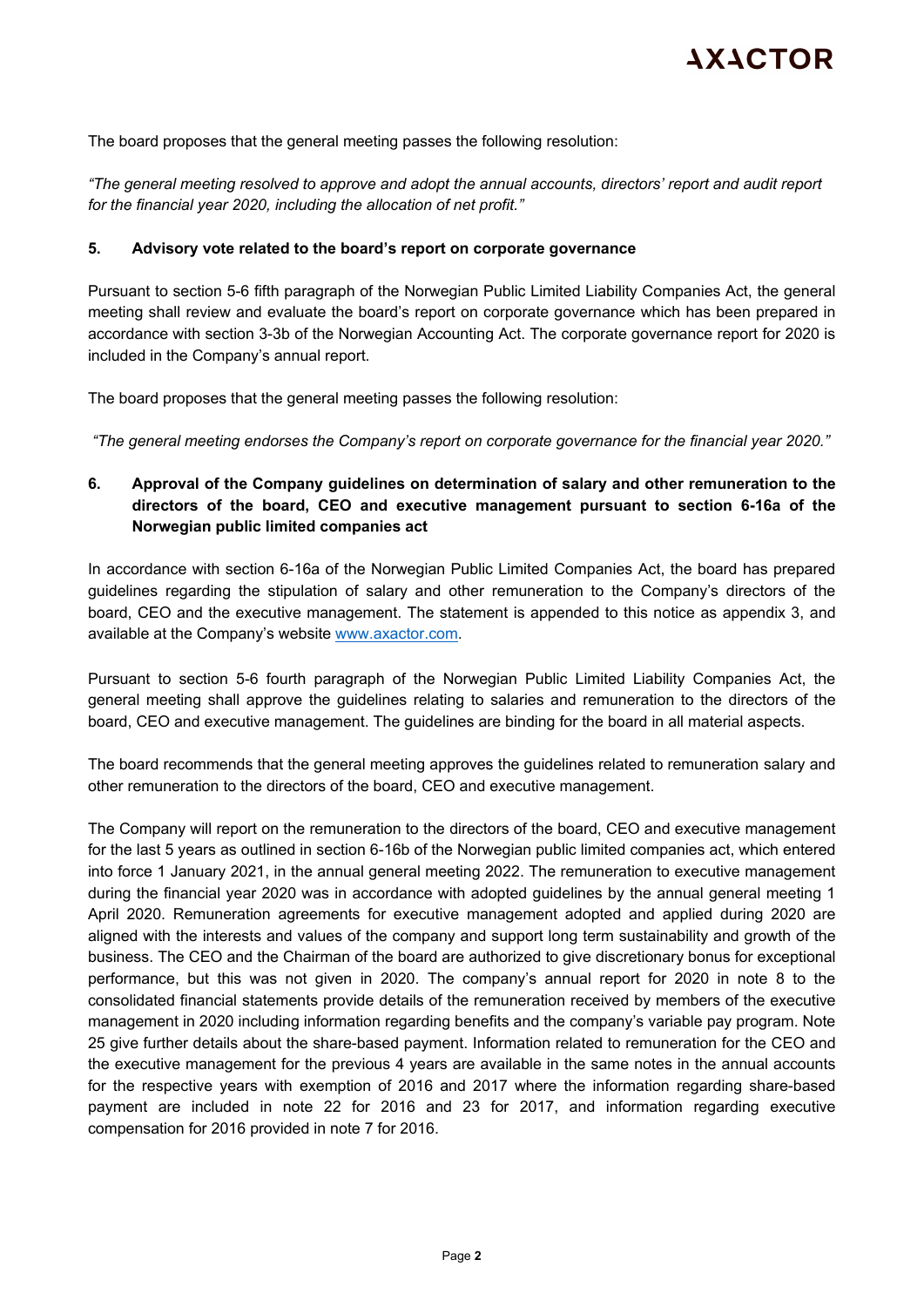The board proposes that the general meeting passes the following resolution:

*"The general meeting approves the guidelines on salary and remuneration to the directors of the board, CEO and executive management."* 

#### **7. Election of members to the board of directors**

The recommendation from the nomination committee is appended this notice as appendix 4.

The board of directors of Axactor SE consists of the following members whom the nomination committee proposes are re-elected for an appointed period of one year, until the AGM in 2022:

- Glen Ole Rødland (chair)
- Brita Eilertsen (director)
- Merete Haugli (director)
- Lars Erich Nilsen (director)
- Kathrine Astrup Fredriksen (director)
- Terje Mjøs (director)
- Hans Haren (director)

The nomination committee consider the board to meet the recommendations in the Norwegian Corporate Governance Code with respect to independence from the Company's major shareholders, management, and business relations. The shareholders will vote for each proposed member separately.

In addition, the nomination committee proposes that Kristian Melhuus is elected as personal deputy director for Kathrine Fredriksen for a period of one year, until the AGM in 2022. Kristian Melhuus is a director of Seatankers Management Norway AS. He has an MSc in Industrial Economics and technology Management from the Norwegian University of Science and Technology (NTNU), and has also studied Finance, Derivatives and Econometrics at the University of Karlsruhe. Before working in Seatankers he has among other things held the position as Investment Director in HitecVision, CFO/COO of Liquid Barcodes and analyst at ABG Sundal Collier.

The nomination committee recommends that the general meeting passes the following resolution:

*"The board of directors shall have the following composition:* 

- Glen Ole Rødland (chair)
- Brita Eilertsen (director)
- Merete Haugli (director)
- Lars Erich Nilsen (director)
- Kathrine Astrup Fredriksen (director)
- Terje Mjøs (director)
- Hans Haren (director)
- Kristian Melhuus (personal deputy for Kathrine Astrup Fredriksen)

*Each member is elected until the annual general meeting of the Company in 2022"*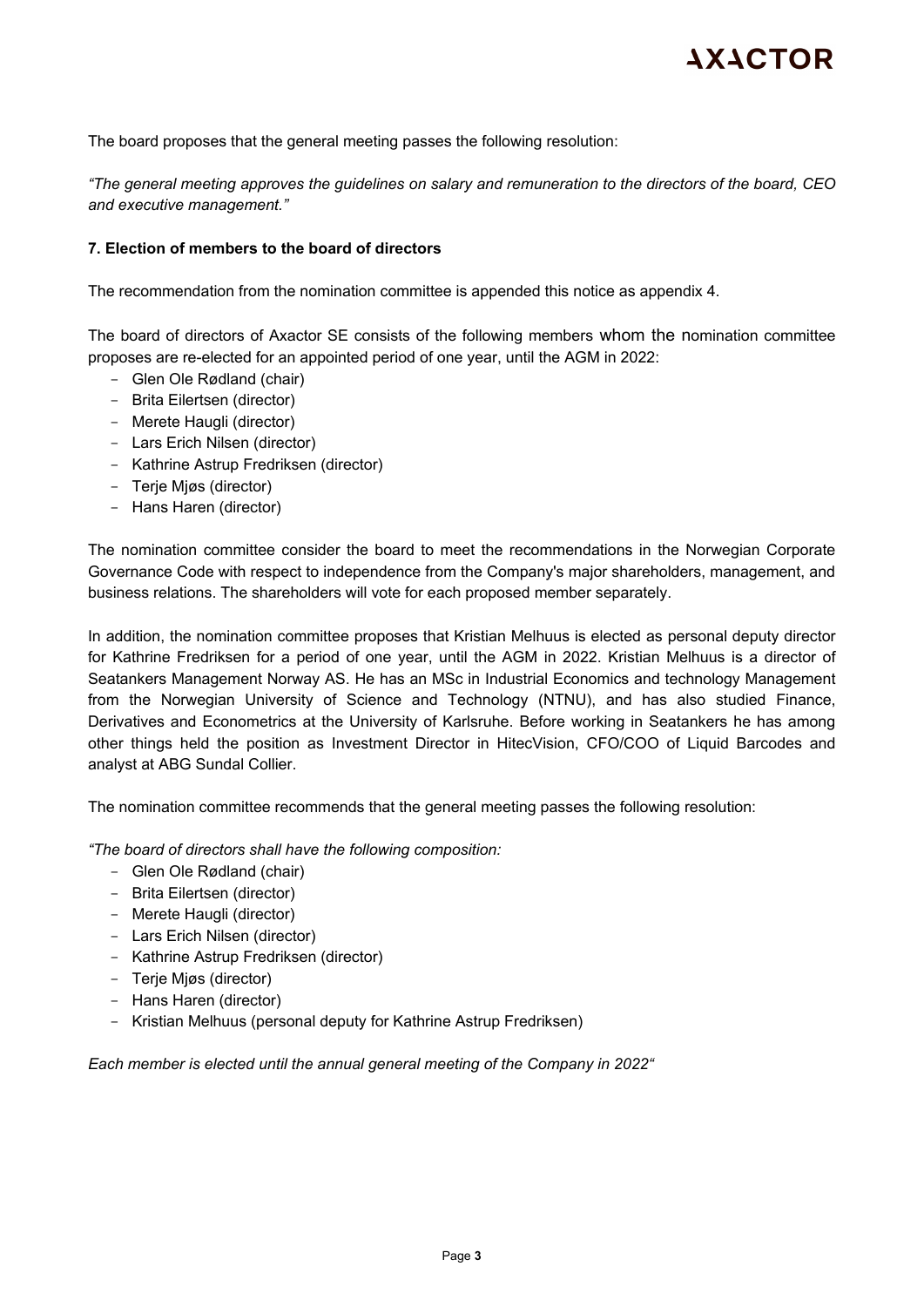## **8. Remuneration to the board of directors**

The recommendation from the nomination committee is appended this notice as Appendix 4.

The nomination committee recommends that the general meeting makes the following decision regarding compensation to the directors of the board for the period of 15 April 2021 until the annual general meeting 2022 as follows:

*"The remuneration to the board of directors shall be the following in the period from 15 April 2021 until the annual general meeting in the Company in 2022:* 

#### *Position in the board:*

| Chair    | NOK 550 000 /year  |
|----------|--------------------|
| Director | NOK 350 000 /year  |
| Deputy:  | NOK 10.000/meeting |

*Additional fee should be paid for participation in the audit committee:* 

*Chair NOK 65 000 /year Member: NOK 50 000 /year* 

*Additional fee should be paid for participation in the remuneration committee:* 

*Chair NOK 65 000 /year Member: NOK 50 000 /year* 

*Additional fee should be paid for participation in the investment committee:* 

*Chair NOK 80 000 /year Member NOK 65 000 /year* 

#### **9. Remuneration to the nomination committee**

The recommendation from the nomination committee is appended this notice as Appendix 4.

The nomination committee recommends that the general meeting makes the following decision regarding compensation of the members of the nomination committee for the period of 15 April 2021 until the annual general meeting 2022 as follows:

*"The remuneration to the nomination committee shall be the following in the period from 15 April 2021 until the annual general meeting in the Company in 2022:*

*Chair: NOK 60 000 /year Member: NOK 40 000 /year* 

#### **10. Remuneration to the company's auditor**

It is proposed that the fee to the Company´s auditor, PWC AS, for 2020 of EUR 113 073 is approved. For information on other fees to PWC AS, reference is made to note 5 in the annual accounts for the Company for the financial year 2020 which are made available on the Company's website.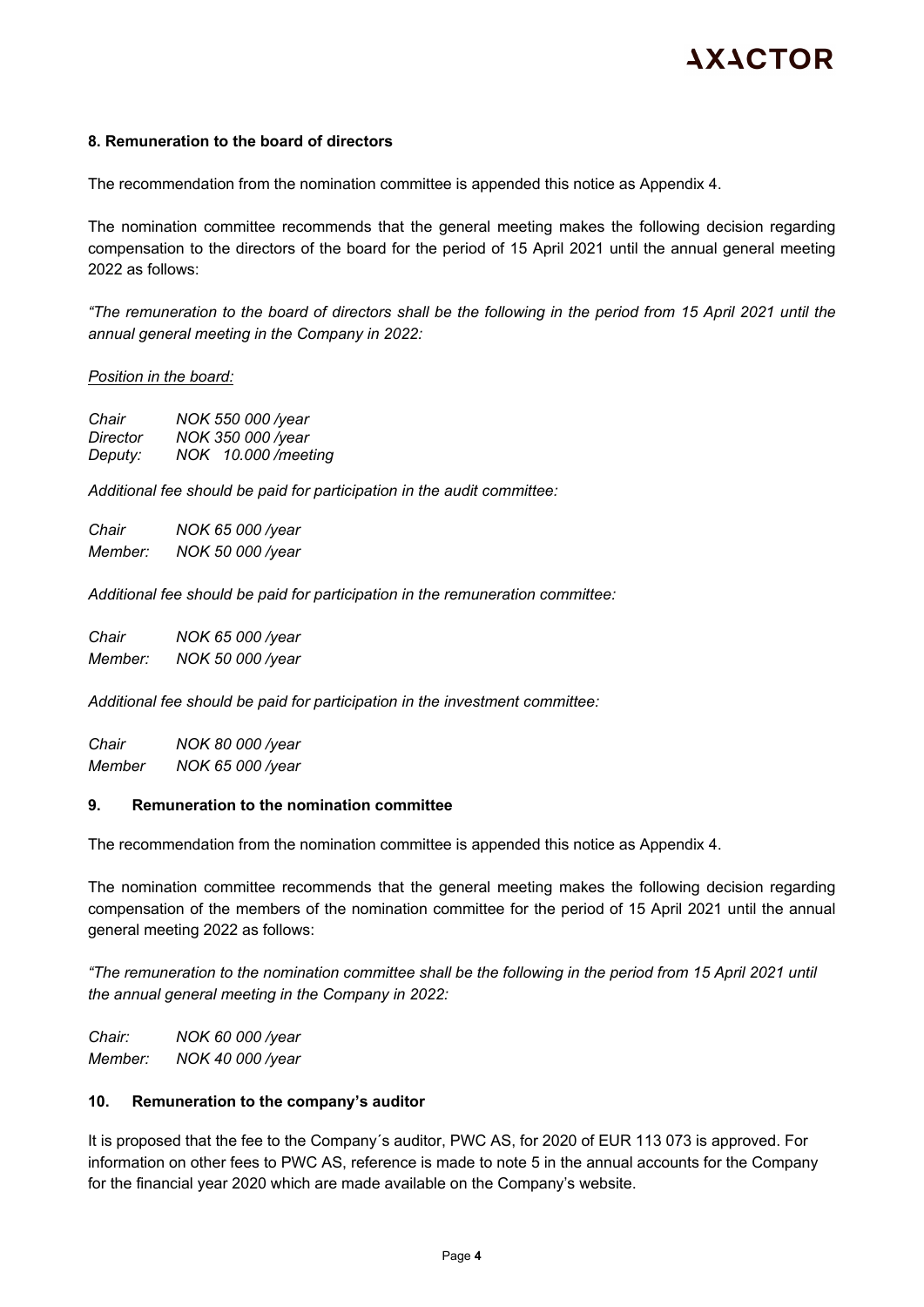The board recommends that the general meeting makes the following decision regarding remuneration for the company's auditor for 2020:

*"The general meeting resolved, in accordance with the proposal from the board, to approve the auditor's fee for the fiscal year 2020 in the amount of EUR 113 073."* 

# **11. General authorization to the board to increase the share capital through the issue of new shares**

The board proposes that the annual general meeting authorizes the board to, at one or several occasions prior to the next annual general meeting, issue new shares. Pursuant to the proposal, the maximum number of shares that may be issued based on the authorization, shall be 30,214,546 which equals to an increase of the share capital of 10%.

A new issue shall be possible with derogation from the shareholder's pre-emption rights. The reason for derogation from the shareholders' right of pre-emption is that the board needs flexibility to carry out private placements towards other companies or persons to acquire assets within the Company's core areas of expertise against full or partial settlement in shares. The authorization shall contain the right to increase the share capital with cash payment, payment through set-off or payment with non-cash consideration.

The board therefore proposes that the general meeting passes the following resolution:

- *(i) " Pursuant to section 10-14 of the Public Limited Liability Companies Act, the board is granted authorization to increase the company's share capital by issuing new shares with a total nominal value of up to EUR 15.814.994, equal to 30,214,546 shares, each with a nominal value of EUR 0.523423187712375.*
- *(ii) The authorization may be exercised in one or several capital increases.*
- *(iii) This authorization may be exercised in connection with acquisitions of assets within the company's core areas of expertise.*
- *(iv) The existing shareholders' pre-emptive rights may be waived.*
- *(v) Payment of share capital in connection with a capital increase under this authorization may also be made by a contribution in kind or otherwise as described in section 10-2 of the Public Limited Liability Companies Act.*
- *(vi) The board is granted the power to determine the subscription rate and the conditions for subscription, and to amend the articles of association section 4 according to the increase in the share capital.*
- *(vii) The authorization is valid until the annual general meeting in 2022, expiring at the latest on 30 June 2022."*

# **12. Authorization to the board to increase the share capital through the issue of new shares or acquisitions of own shares**

The company operates an equity-settled, share based compensation plan. Senior managers and key employee personnel participate in the company's incentive program ESOP 2019 and ESOP 2020 (also named 2020-B). These programs are performance-based reflecting the underlying long-term value creation of the company. The incentive programs have vesting periods of more than three years. The limits for the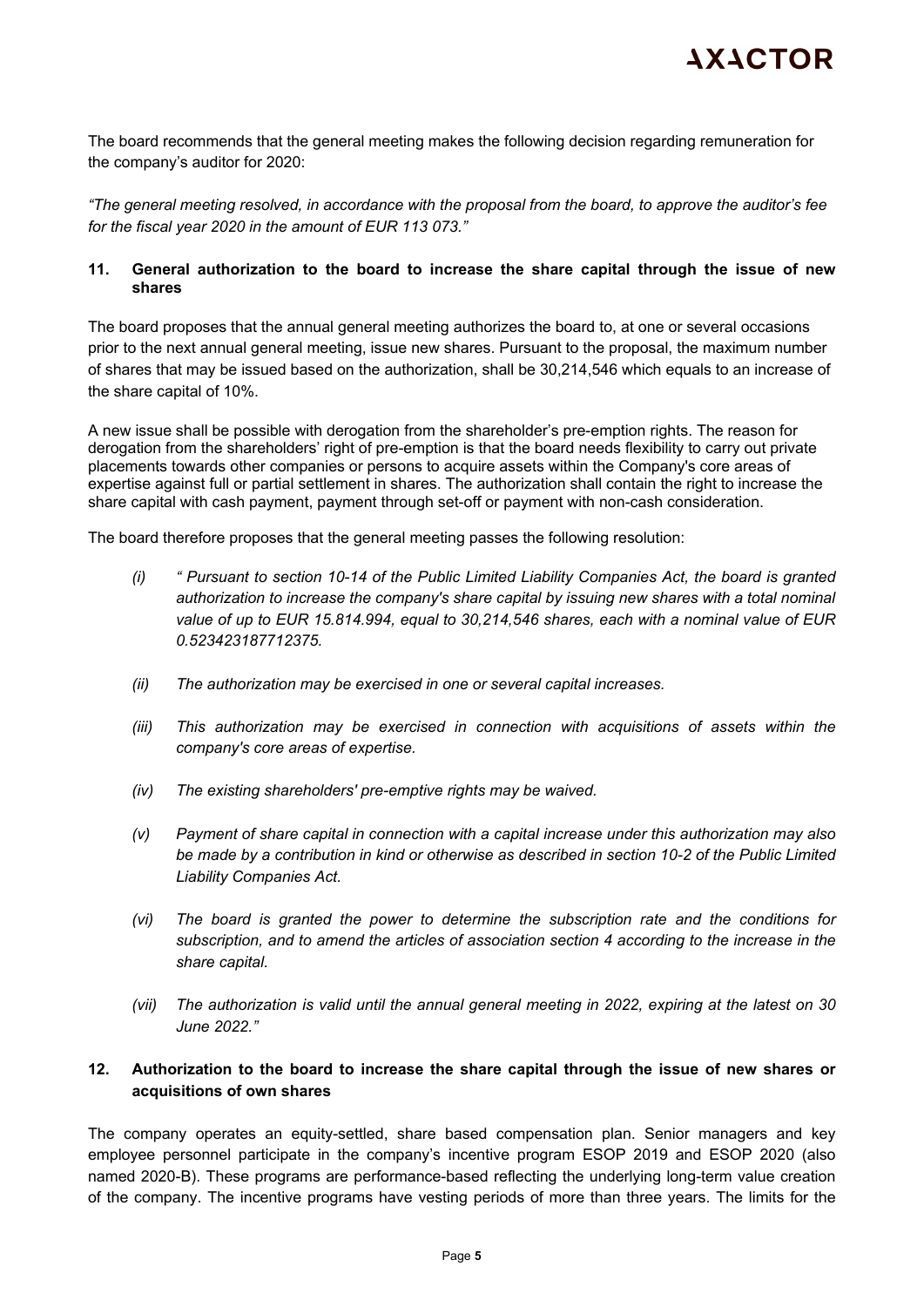allocation of share options to senior managers and key personnel is determined by the board, within the board mandates adopted by the general meeting, from year to year.

The share settlement under the programs are pending annual approval from the general meeting. If the general meeting resolves not to renew the authority to issue shares or buy own shares after year one, the executive management participating in the program will be compensated according to further agreed terms determined by the board.

In total, the Company's incentive programs will not exceed 6,352% of the total current outstanding shares of the Company.

On this background, it is proposed that the general meeting adopts the following resolution:

- *(i) "Pursuant to section 9-4 and 10-14 of the Public Limited Liability Companies Act, the board is granted authorization to increase the company's share capital by issuing new shares or acquire own shares with a total nominal value of up to EUR 5,031,313.79 equal to 9 612 325 shares, each with a nominal value of EUR 0.523423187712375.*
- *(ii) The authorization may be exercised in one or several capital increases or acquisitions of own shares, however, the price paid for each share shall not be lower than 1,5 EUR or higher than 4 EUR.*
- *(iii)* This authorization can only be exercised in connection with the share options allocated under *ESOP 2019 and ESOP 2020 (also named ESOP 2020-B) which are incentive programs for the Company's senior management and key personnel.*
- *(iv) The existing shareholders' pre-emptive rights can be waived.*
- *(v) The board is granted the power to determine the subscription rate and the conditions for subscription, and to amend the articles of association section 4 according to the increase in the share capital.*
- *(vi) The authorization is valid until the annual general meeting in 2022, expiring at the latest on 30 June 2022."*